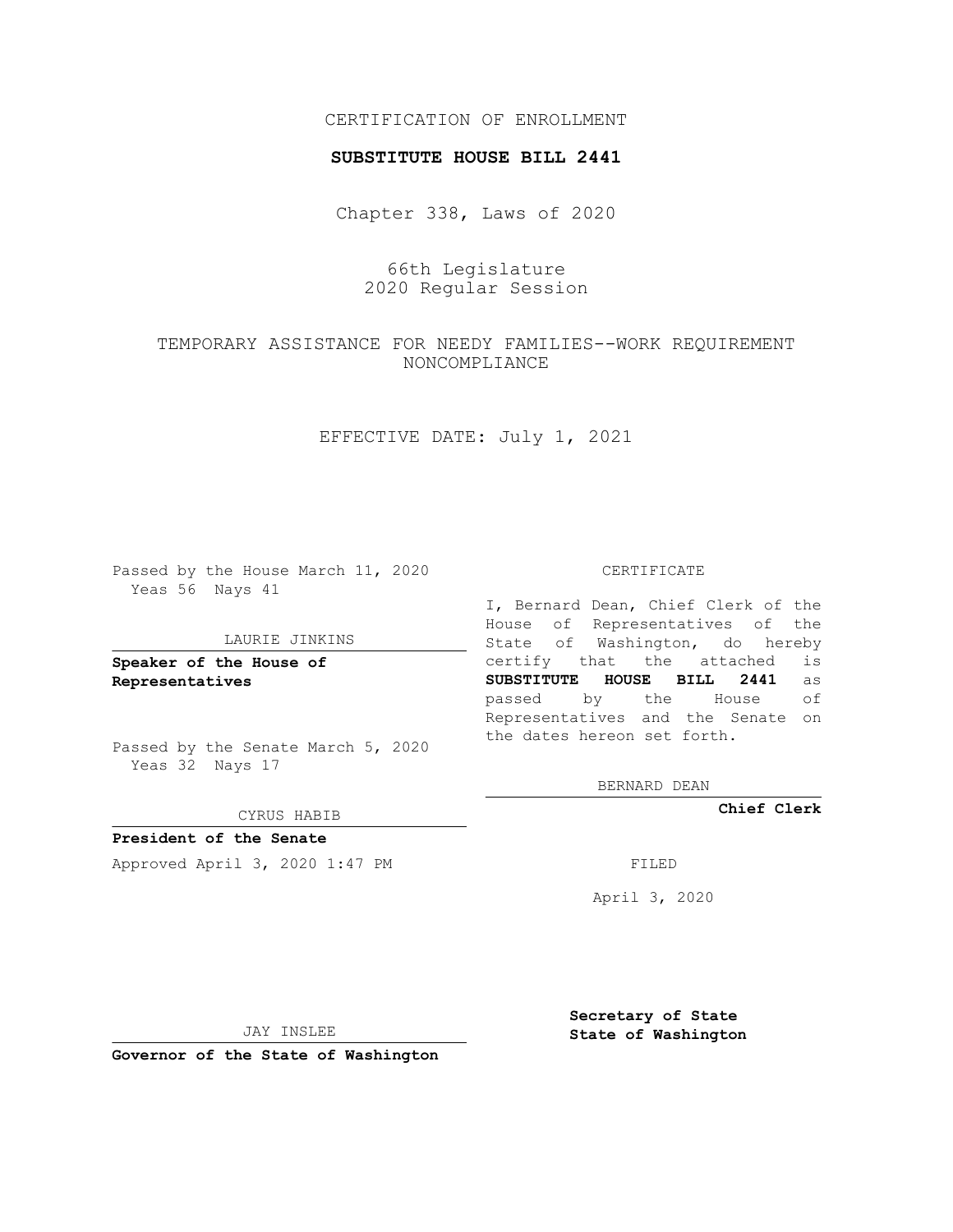### **SUBSTITUTE HOUSE BILL 2441**

AS AMENDED BY THE SENATE

Passed Legislature - 2020 Regular Session

# **State of Washington 66th Legislature 2020 Regular Session**

**By** House Appropriations (originally sponsored by Representatives Entenman, Fitzgibbon, Senn, Gregerson, Kilduff, Stonier, Davis, Macri, Ortiz-Self, Riccelli, Pettigrew, Pollet, Goodman, Wylie, and Doglio)

READ FIRST TIME 02/11/20.

1 AN ACT Relating to improving access to temporary assistance for 2 needy families; reenacting and amending RCW 74.08A.260; creating new 3 sections; and providing an effective date.

4 BE IT ENACTED BY THE LEGISLATURE OF THE STATE OF WASHINGTON:

5 **Sec. 1.** RCW 74.08A.260 and 2018 c 126 s 5 and 2018 c 58 s 8 are 6 each reenacted and amended to read as follows:

 (1) Each recipient shall be assessed after determination of program eligibility and before referral to job search. Assessments shall be based upon factors that are critical to obtaining employment, including but not limited to education, availability of child care, history of family violence, history of substance abuse, and other factors that affect the ability to obtain employment. Assessments may be performed by the department or by a contracted entity. The assessment shall be based on a uniform, consistent, transferable format that will be accepted by all agencies and 16 organizations serving the recipient.

 (2) Based on the assessment, an individual responsibility plan shall be prepared that: (a) Sets forth an employment goal and a plan for maximizing the recipient's success at meeting the employment goal; (b) considers WorkFirst educational and training programs from which the recipient could benefit; (c) contains the obligation of the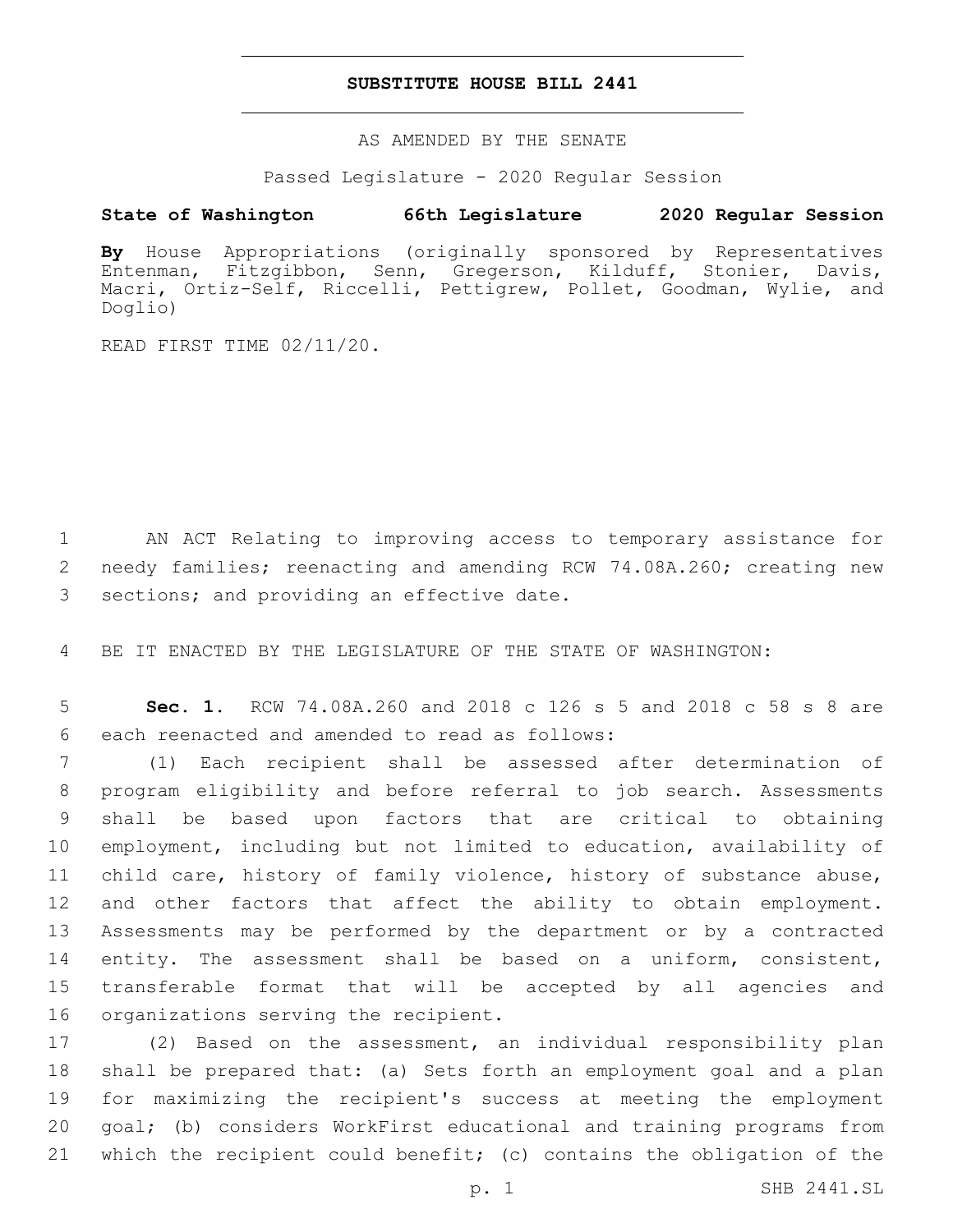recipient to participate in the program by complying with the plan; (d) moves the recipient into full-time WorkFirst activities as quickly as possible; and (e) describes the services available to the recipient either during or after WorkFirst to enable the recipient to obtain and keep employment and to advance in the workplace and increase the recipient's wage earning potential over time.

 (3) Recipients who are not engaged in work and work activities, and do not qualify for a good cause exemption under RCW 74.08A.270, shall engage in self-directed service as provided in RCW 74.08A.330.

 (4) If a recipient refuses to engage in work and work activities 11 required by the department, after two months of continuous noncompliance, the family's grant shall be reduced by the recipient's 13 share((, and may, if the department determines it appropriate, be 14 terminated)) or by forty percent, whichever is greater, and must be terminated after twelve months of continuous noncompliance.

16 (5) The department ((may)) shall waive the penalties required under subsection (4) of this section, subject to a finding that the recipient refused to engage in work for good cause provided in RCW 19 74.08A.270.

 (6) In consultation with the recipient, the department or contractor shall place the recipient into a work activity that is available in the local area where the recipient resides.

 (7) Assessments conducted under this section shall include a consideration of the potential benefit to the recipient of engaging in financial literacy activities. The department shall consider the options for financial literacy activities available in the community, including information and resources available through the financial education public-private partnership created under RCW 28A.300.450. The department may authorize up to ten hours of financial literacy activities as a core activity or an optional activity under 31 WorkFirst.

 (8) Subsections (2) through (6) of this section are suspended for a recipient who is a parent or other relative personally providing care for a child under the age of two years. This suspension applies to both one and two parent families. However, both parents in a two- parent family cannot use the suspension during the same month. Nothing in this subsection shall prevent a recipient from participating in the WorkFirst program on a voluntary basis.

NEW SECTION. **Sec. 2.** This act takes effect July 1, 2021.